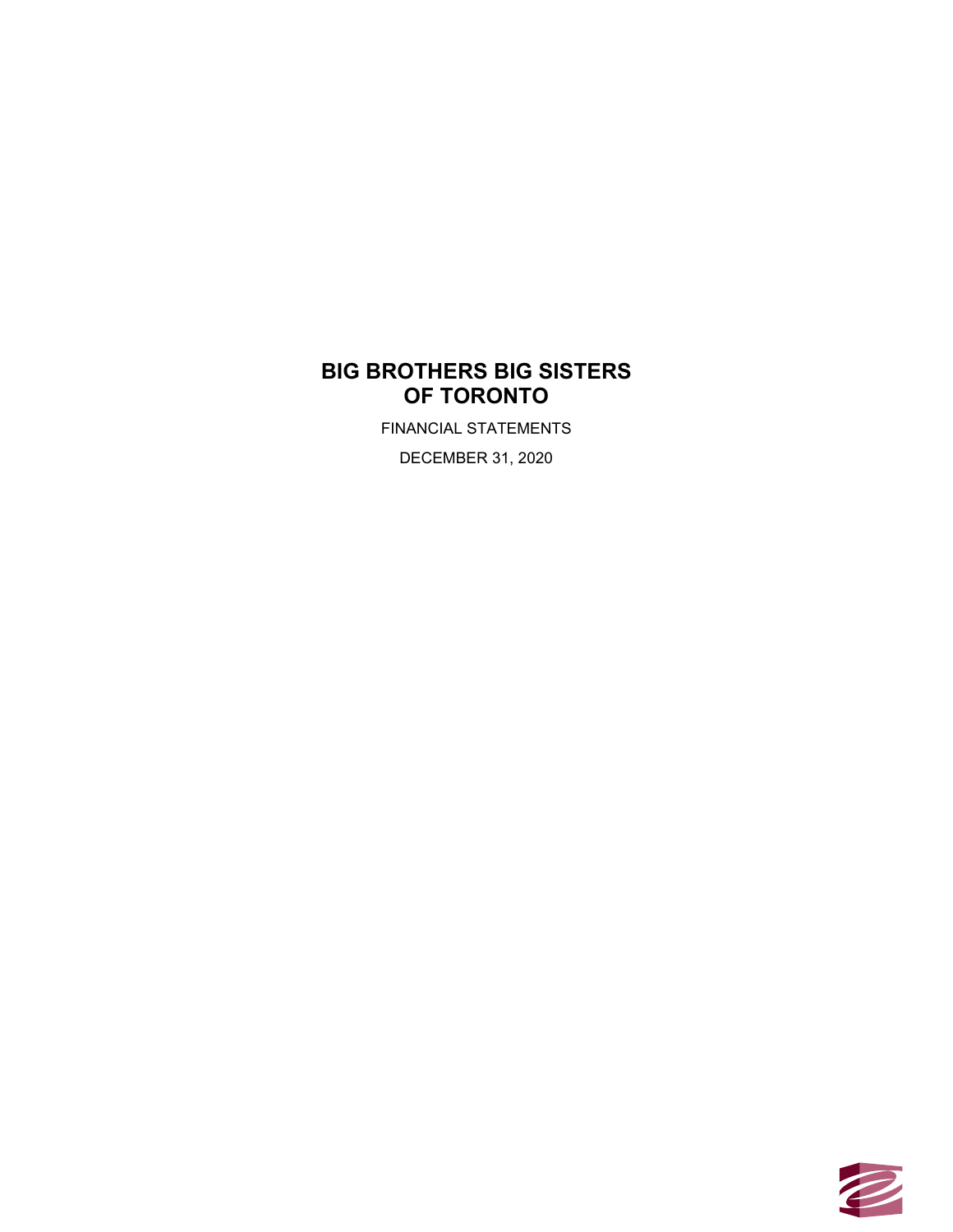

Gail C. Almand, CPA, CA Brian L. Braun, CPA, CA George Karteros, CPA, CA Jamie R. Mitchell, CPA, CA, CBV David J. Straughan, CPA, CA

## **INDEPENDENT AUDITOR'S REPORT**

To the Members of Big Brothers Big Sisters of Toronto

#### *Qualified Opinion*

We have audited the financial statements of Big Brothers Big Sisters of Toronto ("the Organization"), which comprise the statement of financial position as at December 31, 2020, and the statements of operations, changes in net assets and cash flows for the year then ended, and notes to the financial statements, including a summary of significant accounting policies.

In our opinion, except for the effects of the matter described in the Basis for Qualified Opinion paragraph, the accompanying financial statements present fairly, in all material respects, the financial position of the Organization as at December 31, 2020, and its results of operations and its cash flows for the year then ended in accordance with Canadian accounting standards for not-forprofit organizations.

#### *Basis for Qualified Opinion*

In common with many charitable organizations, the Organization derives part of its revenue from donations and fundraising events, the completeness of which is not susceptible to satisfactory audit verification. Accordingly, verification of these revenues was limited to the amounts recorded in the records of the Organization. Therefore, we were unable to determine whether, as at and for the years ended December 31, 2020 and December 31, 2019, any adjustments might be necessary to donations and fundraising event revenue, excess of revenues over expenditures reported in the statements of operations, excess of revenue over expenditures reported in the statements of cash flows and current assets and net assets reported in the statements of financial position. This caused us to qualify our audit opinion on the financial statements as at and for the year ended December 31, 2019.

We conducted our audit in accordance with Canadian generally accepted auditing standards. Our responsibilities under those standards are further described in the Auditor's Responsibilities for the Audit of the Financial Statements section of our report. We are independent of the Organization in accordance with the ethical requirements that are relevant to our audit of the financial statements in Canada, and we have fulfilled our other ethical responsibilities in accordance with these requirements. We believe that the audit evidence we have obtained is sufficient and appropriate to provide a basis for our qualified opinion.

*Responsibilities of Management and Those Charged with Governance for the Financial Statements* Management is responsible for the preparation and fair presentation of the financial statements in accordance with Canadian accounting standards for not-for-profit organizations, and for such internal control as management determines is necessary to enable the preparation of financial statements that are free from material misstatement, whether due to fraud or error.

In preparing the financial statements, management is responsible for assessing the Organization's ability to continue as a going concern, disclosing, as applicable, matters related to going concern and using the going concern basis of accounting unless management either intends to liquidate the Organization or to cease operations, or has no realistic alternative but to do so.

Those charged with governance are responsible for overseeing the Organization's financial reporting process.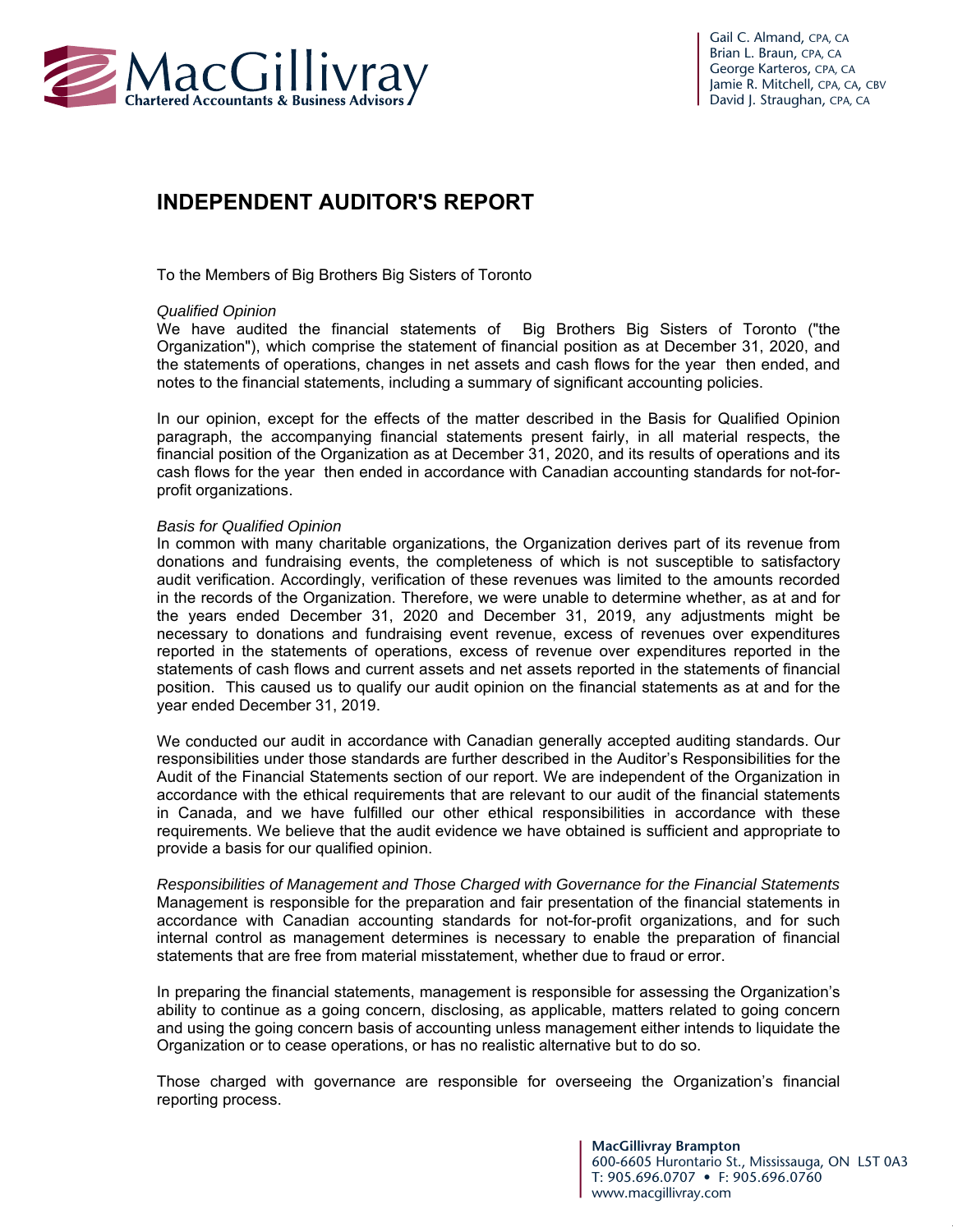# **INDEPENDENT AUDITOR'S REPORT, CONTINUED**

## *Auditor's Responsibilities for the Audit of the Financial Statements*

Our objectives are to obtain reasonable assurance about whether the financial statements as a whole are free from material misstatement, whether due to fraud or error, and to issue an auditor's report that includes our opinion. Reasonable assurance is a high level of assurance, but is not a guarantee that an audit conducted in accordance with Canadian generally accepted auditing standards will always detect a material misstatement when it exists. Misstatements can arise from fraud or error and are considered material if, individually or in the aggregate, they could reasonably be expected to influence the economic decisions of users taken on the basis of these financial statements. As part of an audit in accordance with Canadian generally accepted auditing standards, we exercise professional judgment and maintain professional skepticism throughout the audit. We also:

- Identify and assess the risks of material misstatement of the financial statements, whether due to fraud or error, design and perform audit procedures responsive to those risks, and obtain audit evidence that is sufficient and appropriate to provide a basis for our opinion. The risk of not detecting a material misstatement resulting from fraud is higher than for one resulting from error, as fraud may involve collusion, forgery, intentional omissions, misrepresentations, or the override of internal control.
- Obtain an understanding of internal control relevant to the audit in order to design audit procedures that are appropriate in the circumstances, but not for the purpose of expressing an opinion on the effectiveness of the Organization's internal control.
- Evaluate the appropriateness of accounting policies used and the reasonableness of accounting estimates and related disclosures made by management.
- Conclude on the appropriateness of management's use of the going concern basis of accounting and, based on the audit evidence obtained, whether a material uncertainty exists related to events or conditions that may cast significant doubt on the Organization's ability to continue as a going concern. If we conclude that a material uncertainty exists, we are required to draw attention in our auditor's report to the related disclosures in the financial statements or, if such disclosures are inadequate, to modify our opinion. Our conclusions are based on the audit evidence obtained up to the date of our auditor's report. However, future events or conditions may cause the Organization to cease to continue as a going concern.
- Evaluate the overall presentation, structure and content of the financial statements, including the disclosures, and whether the financial statements represent the underlying transactions and events in a manner that achieves fair presentation.

We communicate with those charged with governance regarding, among other matters, the planned scope and timing of the audit and significant audit findings, including any significant deficiencies in internal control that we identify during our audit.

a fillionary promptan

CHARTERED PROFESSIONAL ACCOUNTANTS LICENSED PUBLIC ACCOUNTANTS

*Mississauga, Ontario May 19, 2021*

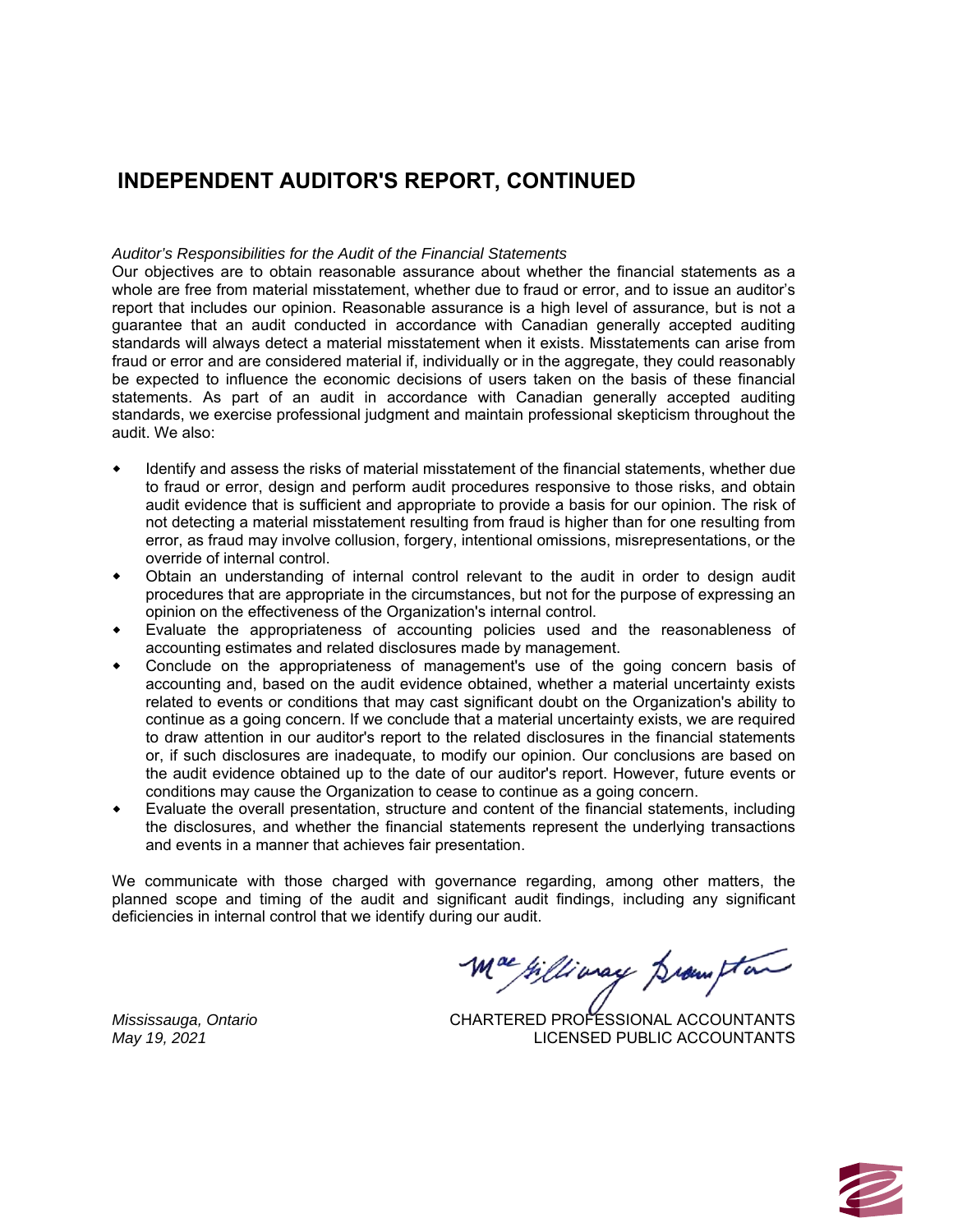STATEMENT OF FINANCIAL POSITION

AS AT DECEMBER 31, 2020

|                                                                                                                                                  |     | 2020                                                    | 2019<br>(Note 15)                                             |
|--------------------------------------------------------------------------------------------------------------------------------------------------|-----|---------------------------------------------------------|---------------------------------------------------------------|
| <b>ASSETS</b>                                                                                                                                    |     |                                                         |                                                               |
| <b>Current</b><br>Cash<br>Accounts receivable<br>Federal government assistance receivable (Note 3)<br>Prepaid expenses<br>Short-term investments | \$  | 423,703<br>167,451<br>192,362<br>47,158<br>239,682      | \$<br>411,082<br>141,302<br>26,338<br>202,245                 |
|                                                                                                                                                  |     | 1,070,356                                               | 780,967                                                       |
| <b>Deposit</b><br>Charitable life insurance - cash surrender value<br>Capital assets (Note 4)<br>Investments (Notes 8 & 9)                       | SS. | 58,000<br>70,808<br>165,503<br>414,757<br>1,779,424     | 58,000<br>68,475<br>10,186<br>419,966<br>\$ 1,337,594         |
| <b>LIABILITIES</b>                                                                                                                               |     |                                                         |                                                               |
| <b>Current</b><br>Accounts payable and accrued liabilities<br>Deferred revenue (Note 6)<br>Current portion of long-term debt (Note 7)            | \$  | 167,739<br>155,863<br>10,900<br>334,502                 | \$<br>94,133<br>133,232<br>227,365                            |
| Long-term debt (Note 7)<br><b>Deferred lease inducement</b>                                                                                      |     | 44,957<br>65,250<br>444,709                             | 227,365                                                       |
| <b>LEASE COMMITMENTS (Note 13)</b>                                                                                                               |     |                                                         |                                                               |
| <b>IMPACT OF COVID-19 (Note 14)</b>                                                                                                              |     |                                                         |                                                               |
| <b>NET ASSETS</b>                                                                                                                                |     |                                                         |                                                               |
| <b>Externally restricted</b><br><b>Internally restricted</b><br><b>Unrestricted</b>                                                              | \$  | 313,090<br>101,667<br>919,958<br>1,334,715<br>1,779,424 | \$<br>318,850<br>101,116<br>690,263<br>1,110,229<br>1,337,594 |
| Approved on behalf of the board                                                                                                                  |     |                                                         |                                                               |
|                                                                                                                                                  |     |                                                         |                                                               |

 $Char$  $\overbrace{LLLH}$  Treasurer\_

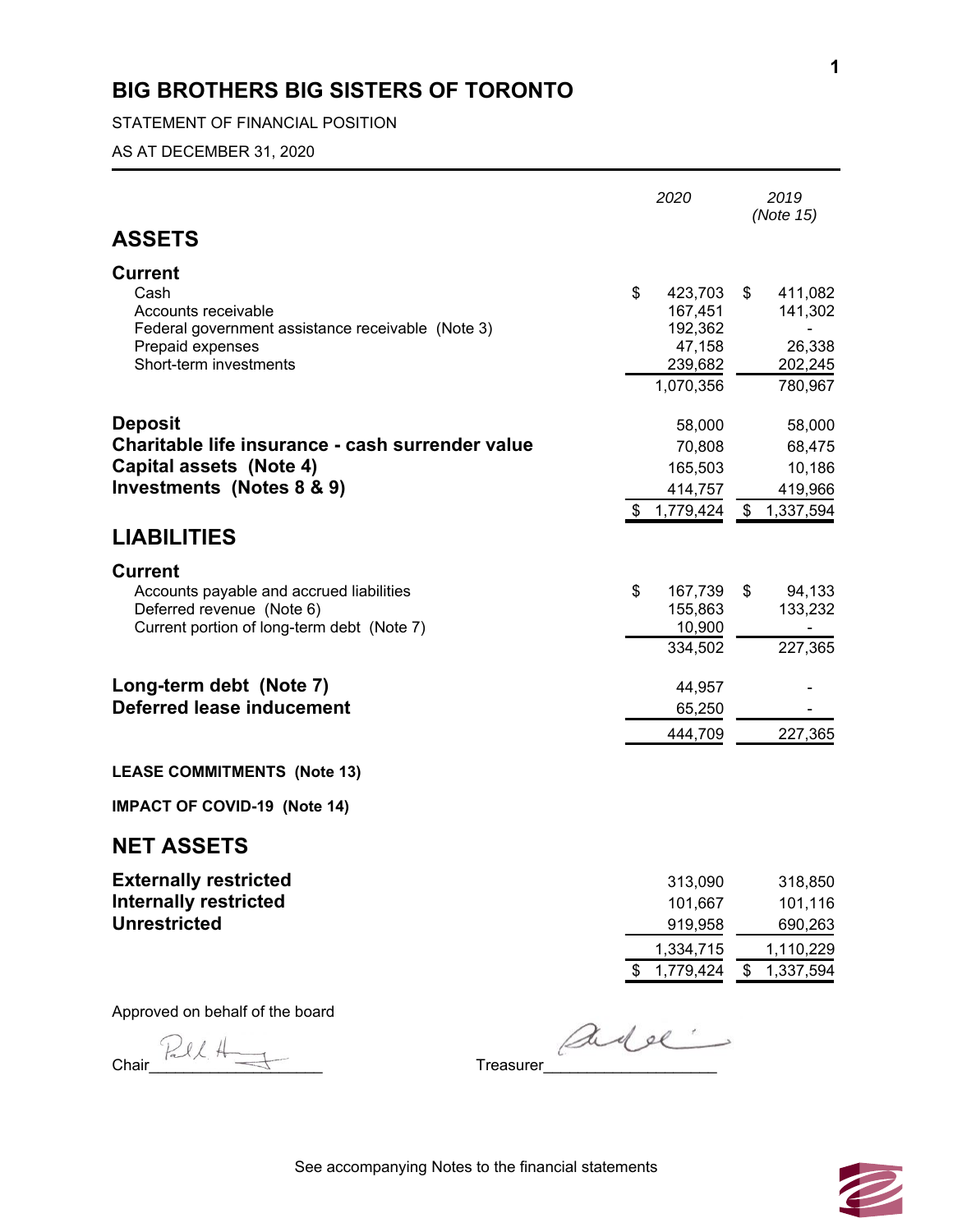## STATEMENT OF OPERATIONS

FOR THE YEAR ENDED DECEMBER 31, 2020

|                                             |               | 2020      |               | 2019      |
|---------------------------------------------|---------------|-----------|---------------|-----------|
| <b>Revenue</b>                              |               |           |               |           |
| Grants                                      |               |           |               |           |
| United Way of Greater Toronto               | \$            | 455,588   | \$            | 388,219   |
| Big Brothers Big Sisters of Canada          |               | 192,880   |               | 178,782   |
| Government                                  |               | 365,141   |               | 406,823   |
| Donations                                   |               |           |               |           |
| Corporate                                   |               | 299,547   |               | 65,617    |
| Individual                                  |               | 591,705   |               | 482,901   |
| Foundations                                 |               | 206,231   |               | 147,343   |
| Federal government assistance (Note 3)      |               | 399,595   |               |           |
| Fundraising events and activities (Note 10) |               | 157,151   |               | 1,241,339 |
| Scholarship funding                         |               | 57,657    |               | 72,008    |
| Secondment fee                              |               |           |               | 52,500    |
| Investment income                           |               | 7,235     |               | 78,125    |
| Other                                       |               | 5,197     |               | 15,008    |
|                                             |               | 2,737,927 |               | 3,128,665 |
| <b>Expenditures</b>                         |               |           |               |           |
| Salaries and related benefits               |               | 1,717,826 |               | 1,762,617 |
| <b>Building occupancy</b>                   |               | 192,923   |               | 218,681   |
| Computer supplies and services              |               | 123,301   |               | 112,977   |
| Professional/ Consulting                    |               | 101,726   |               | 95,349    |
| Scholarships                                |               | 65,166    |               | 77,548    |
| Fundraising events and activities (Note 10) |               | 62,989    |               | 406,760   |
| Program expenses                            |               | 57,600    |               | 85,388    |
| Insurance                                   |               | 54,677    |               | 40,029    |
| Office supplies and services                |               | 51,054    |               | 52,000    |
| Staff development                           |               | 21,983    |               | 19,209    |
| Membership dues                             |               | 19,500    |               | 19,500    |
| Volunteer recruitment and retention         |               | 18,573    |               | 12,886    |
| Bank charges                                |               | 15,437    |               | 12,227    |
| Amortization                                |               | 8,848     |               |           |
| Interest on long-term debt                  |               | 1,838     |               |           |
|                                             |               | 2,513,441 |               | 2,915,171 |
| <b>Excess of revenue over expenditures</b>  | $\sqrt[6]{2}$ | 224,486   | $\sqrt[6]{2}$ | 213,494   |

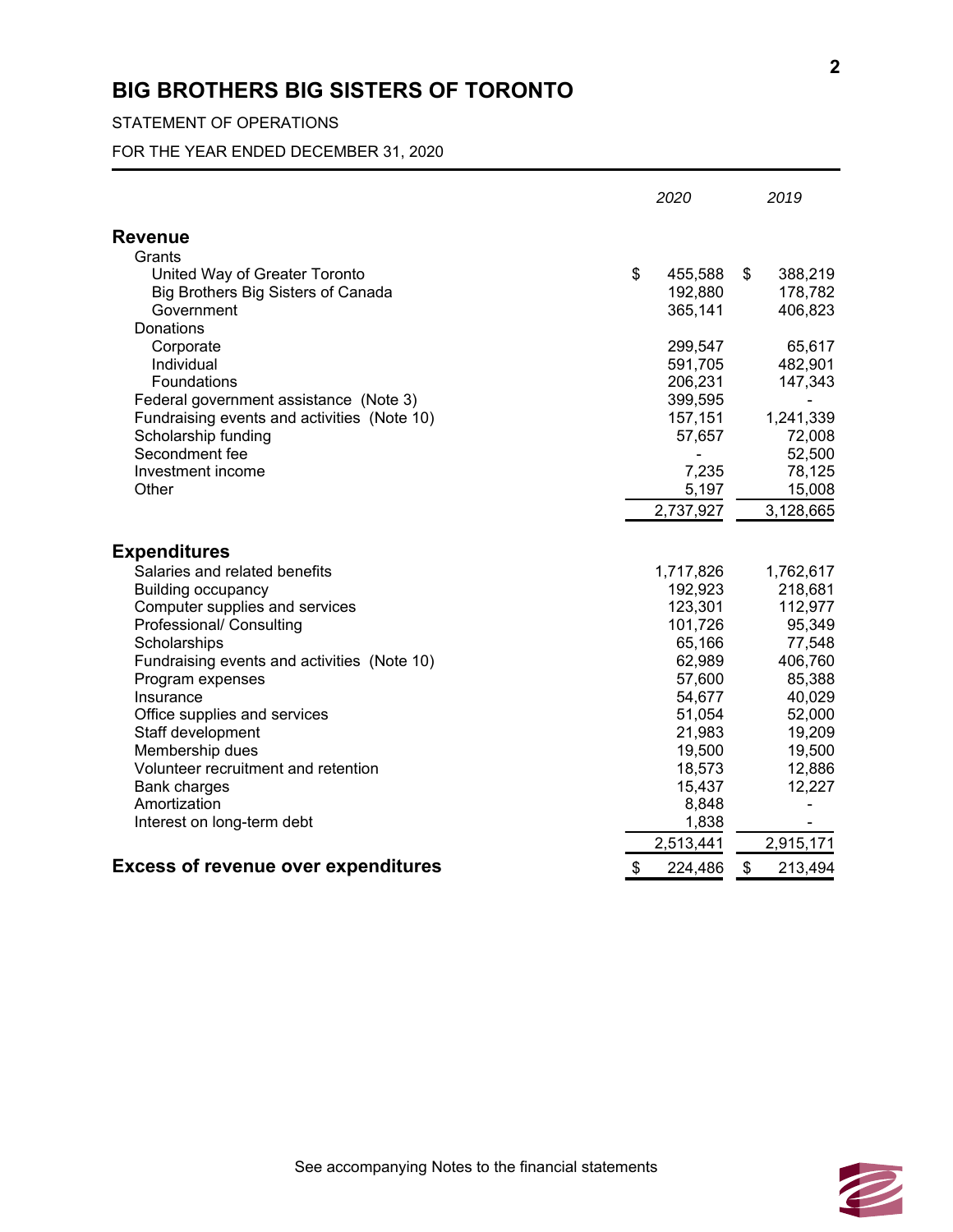STATEMENT OF CHANGES IN NET ASSETS

## FOR THE YEAR ENDED DECEMBER 31, 2020

|                                              |     | Externally<br>restricted |     | Internally<br>restricted |  | Unrestricted |  | 2020<br>Total |     | 2019<br>Total |
|----------------------------------------------|-----|--------------------------|-----|--------------------------|--|--------------|--|---------------|-----|---------------|
| Net assets, beginning of year                | \$. | 318.850                  | \$. | 101,116 \$               |  | 690,263      |  | \$1,110,229   | \$. | 896,735       |
| Excess (deficiency) of revenue over expenses |     | (5,760)                  |     | 551                      |  | 229,695      |  | 224,486       |     | 213,494       |
| <b>Balance, ending of year</b>               |     | 313,090                  |     | 101,667                  |  | 919,958      |  | 1,334,715     |     | 1,110,229     |

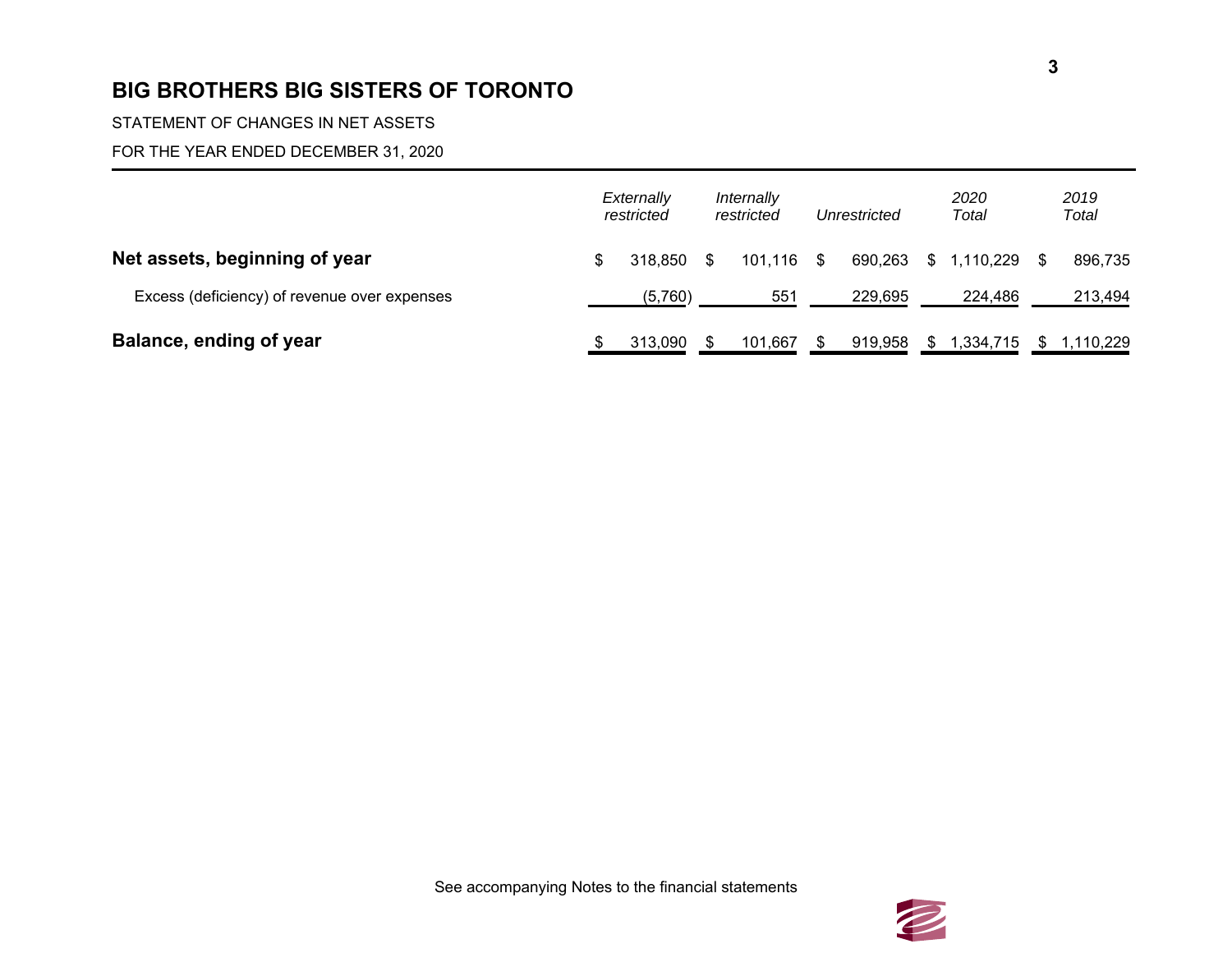## STATEMENT OF CASH FLOWS

FOR THE YEAR ENDED DECEMBER 31, 2020

|                                                     | 2020          | 2019<br>(Note 15)    |
|-----------------------------------------------------|---------------|----------------------|
| Cash flows from operating activities                |               |                      |
| Excess of revenue over expenditures                 | \$<br>224,486 | \$<br>213,494        |
| Adjustments for items not affecting cash            |               |                      |
| Amortization of capital assets                      | 8,848         |                      |
| Increase in cash surrender value of life insurance  | (2, 333)      | (2,368)              |
| Donation of securities                              | (100, 506)    | (25, 224)            |
| Unrealized loss on investments                      |               | 244                  |
| Realized gain on sale of investments                | (1,959)       | (60, 104)            |
| Rent deferral                                       | 59,371        |                      |
| Amortization of lease inducement                    | (2,250)       |                      |
|                                                     | 185,657       | 126,042              |
| Change in non-cash working capital items            |               |                      |
| Accounts receivable                                 | (26, 149)     | 51,590               |
| Federal government assistance receivable            | (192, 362)    |                      |
| Prepaid expenses                                    | (20, 820)     | 53,206               |
| Deposit<br>Accounts payable and accrued liabilities | 73,606        | (58,000)<br>(8, 878) |
| Deferred revenue                                    | 22,631        | (128, 114)           |
|                                                     | 42,563        | 35,846               |
|                                                     |               |                      |
| <b>Cash flows from investing activities</b>         |               |                      |
| Purchase of investments                             | (603, 740)    | (15,080)             |
| Proceeds from sale of investments                   | 673,977       | 50,000               |
| Purchase of capital assets                          | (164, 165)    | (10, 186)            |
|                                                     | (93, 928)     | 24,734               |
| <b>Cash flows from financing activities</b>         |               |                      |
| Repayment of long-term debt                         | (3,514)       |                      |
| Tenant inducement                                   | 67,500        |                      |
|                                                     | 63,986        |                      |
|                                                     |               |                      |
| Increase in cash                                    | 12,621        | 60,580               |
| Cash, beginning of year                             | 411,082       | 350,502              |
| Cash, end of year                                   | \$<br>423,703 | \$<br>411,082        |

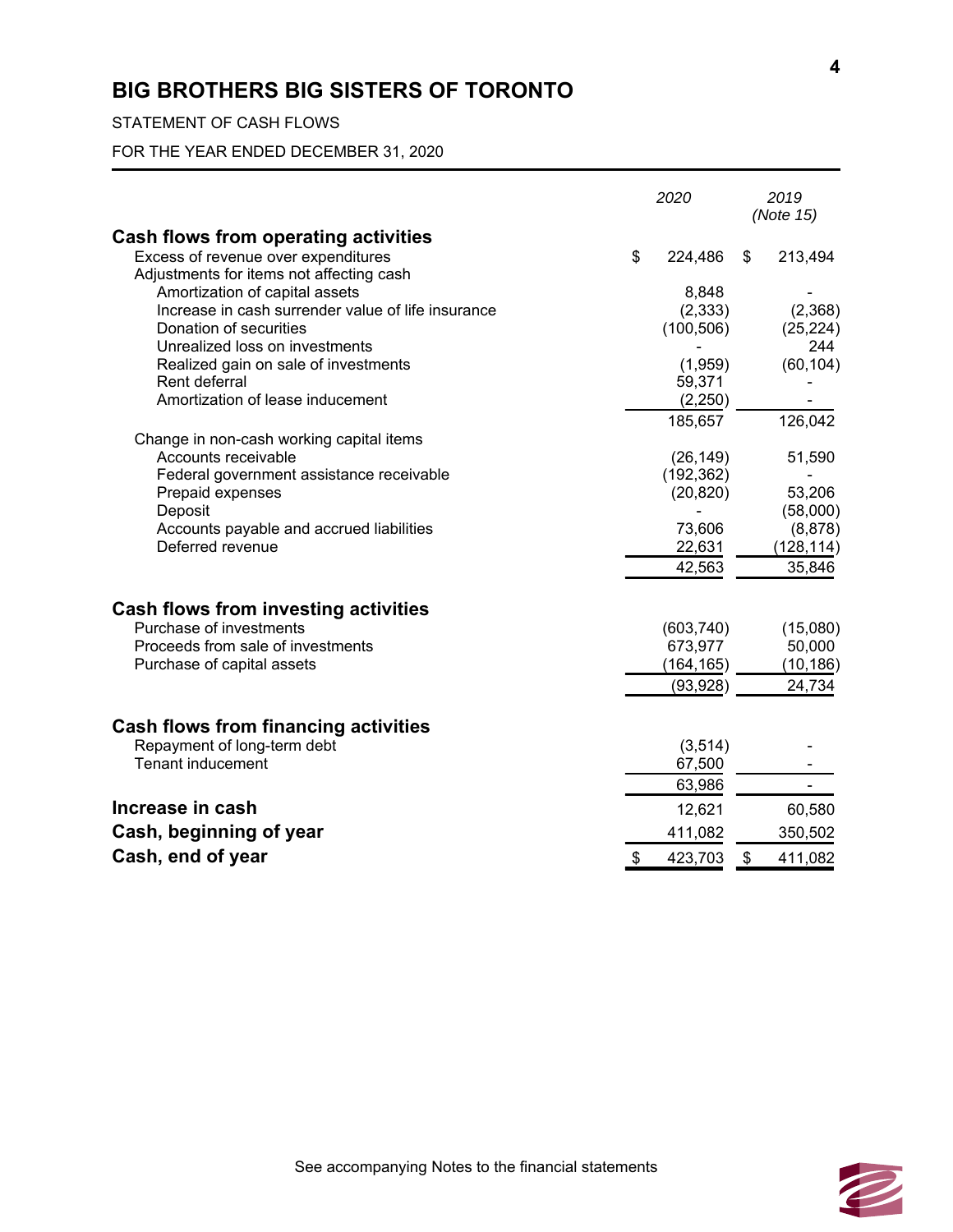NOTES TO THE FINANCIAL STATEMENTS

## DECEMBER 31, 2020

## 1. DESCRIPTION

Big Brothers Big Sisters of Toronto (the "Organization") is a chartered member of Big Brothers Big Sisters of Canada, recruits, matches and monitors volunteers to children and youth from families living in Toronto in order to positively influence the children's/youths' developmental growth. The Organization is incorporated under the Ontario Corporations Act as a not-for-profit organization and is a registered charity under the Income Tax Act. Accordingly, it is exempt from income taxes.

### 2. SIGNIFICANT ACCOUNTING POLICIES

These financial statements have been prepared in accordance with Canadian accounting standards for not-for-profit organizations ("ASNPO") in Part III of the Chartered Professional Accountants of Canada Handbook. Significant accounting policies adopted by the Organization are as follows:

(a) Revenue recognition

The Organization follows the deferral method of accounting for contributions. Restricted contributions are recognized in revenue in the year in which the related expenses are incurred. Unrestricted contributions are recognized as revenue when received or receivable if the amount to be received can be reasonably estimated and collection is reasonably assured.

Government assistance is recognized when there is reasonable assurance that the Organization will comply with the conditions required to qualify for the subsidy, and the subsidy is reasonably assured to be received. The Organization recognizes government assistance as revenue.

(b) Capital assets

Capital assets are recorded at cost less accumulated amortization. Amortization is provided using the straight-line method over the following periods:

| Furniture and fixtures | Straight-line | 5 years             |
|------------------------|---------------|---------------------|
| Leasehold improvements | Straight-line | over the lease term |

#### (c) Lease inducements

Lease inducements are amortized on a straight-line basis over the term of the lease and are recorded as a reduction in building occupancy expense.

**5**

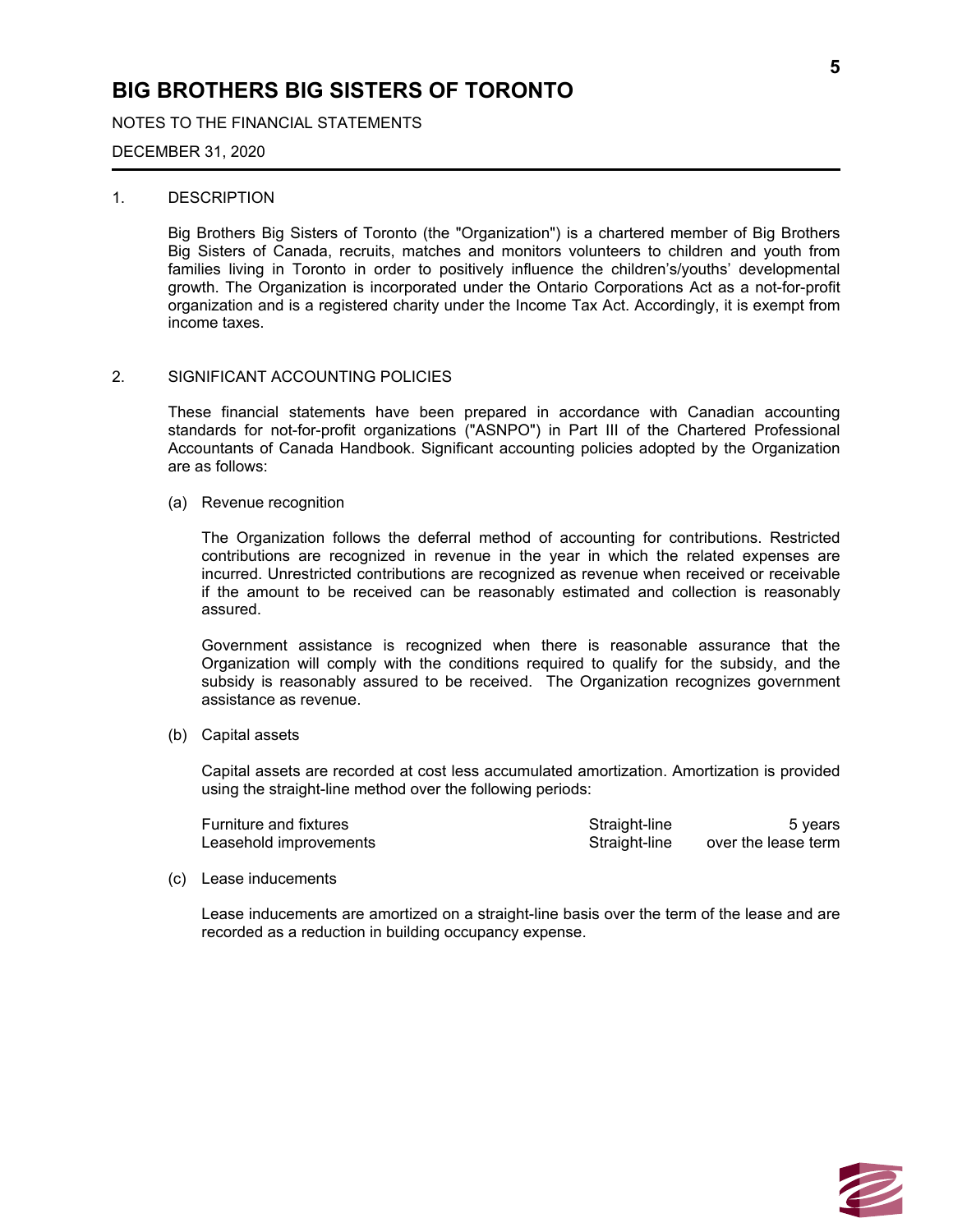## NOTES TO THE FINANCIAL STATEMENTS

## DECEMBER 31, 2020

## 2. SIGNIFICANT ACCOUNTING POLICIES, continued

(d) Financial instruments

The Organization initially measures its financial assets and financial liabilities at amortized cost except for investments that are measured at fair value. Changes in fair value are recognized in the statement of operations.

Financial assets subsequently measured at amortized cost are accounts receivable. Financial liabilities subsequently measured at amortized cost include accounts payable and accrued liabilities.

Financial assets are assessed for impairment on an annual basis at the end of the fiscal year if there are indicators of impairment.

(e) Contributed materials and services

The Organization is dependent on the ongoing support of volunteers, the value of which has not been quantified in these financial statements. In kind contributions with an estimated fair value of \$16,000 (2019 - \$109,000) have not been recognized in the financial statements.

(f) Use of estimates

The preparation of financial statements in accordance with Canadian accounting standards for not-for-profit organizations requires management to make estimates and assumptions that affect the reported amounts of assets and liabilities at the date of the financial statements, and the reported amount of revenue and expenses during the reporting period. Actual results could differ from management's best estimates as additional information becomes available in the future. Accounts specifically affected by estimates in these financial statements are federal government assistance receivable, accounts receivable and accounts payable and accrued liabilities.

### 3. FEDERAL GOVERNMENT ASSISTANCE

During the year, the Organization applied to the Canada Emergency Wage Subsidy ("CEWS"), and the Canada Emergency Rent Subsidy ("CERS") programs to obtain relief from payroll and property costs during the COVID-19 pandemic. Under the CEWS program, the Organization is entitled to receive up to 75% of an employee's wages up to a set amount per week. All amounts claimed under these programs have been included in federal government assistance on the statement of operations at December 31, 2020.

In the current year \$384,355 was claimed under the CEWS program and \$15,240 claimed under the CERS program. As at December 31, 2020 \$177,122 and \$15,240 are included in federal government assistance receivable related to the CEWS and CERS programs respectively.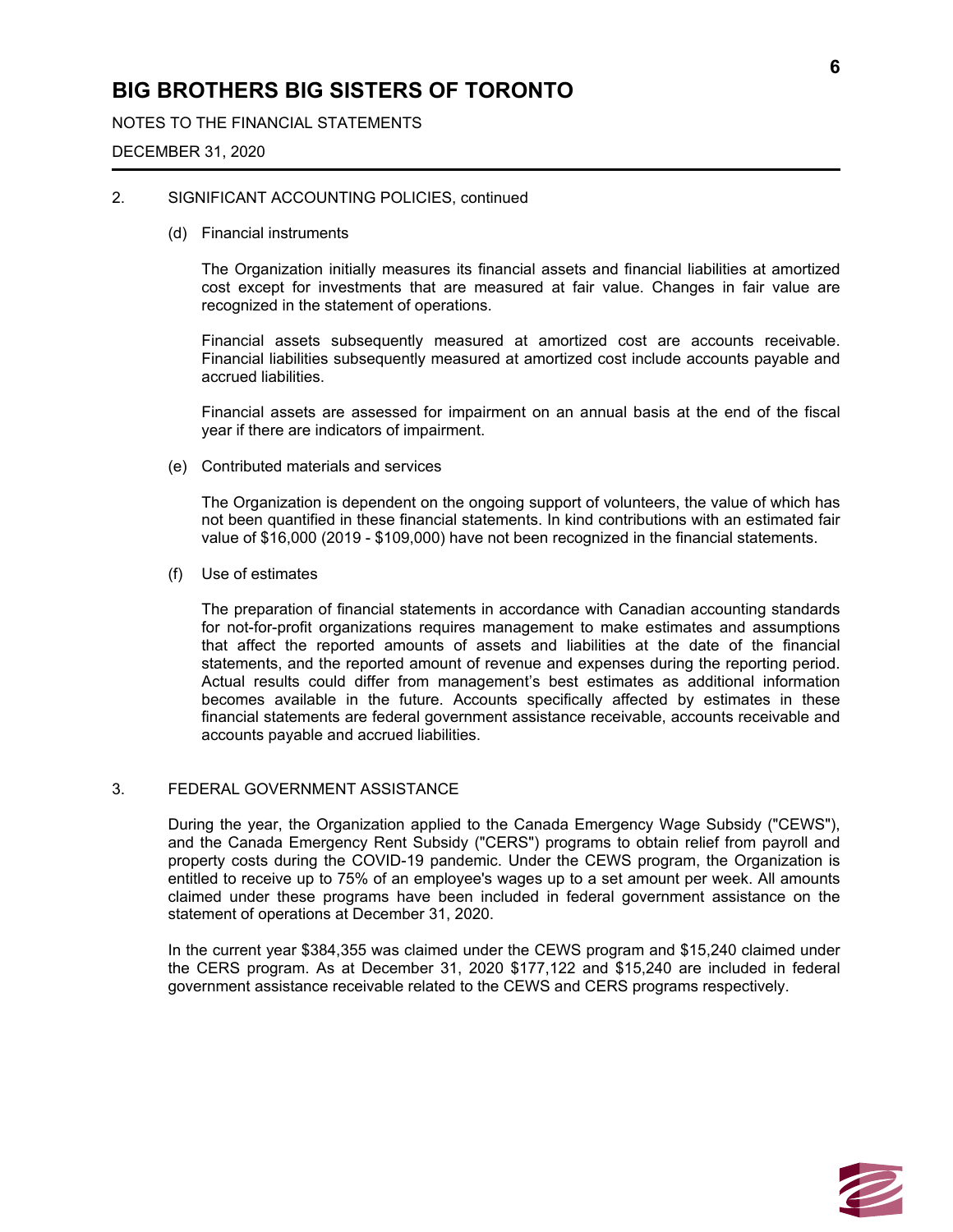NOTES TO THE FINANCIAL STATEMENTS

### DECEMBER 31, 2020

## 4. CAPITAL ASSETS

|                                                         | Cost             | Accumulated<br>amortization |              |   | 2020<br>Net book value Net book value | 2019        |
|---------------------------------------------------------|------------------|-----------------------------|--------------|---|---------------------------------------|-------------|
| <b>Furniture and fixtures</b><br>Leasehold improvements | 5.374<br>168,977 | \$.                         | 538<br>8.310 | S | 4.836<br>160,667                      | -<br>10,186 |
|                                                         | 174.351          | S                           | 8.848        |   | 165.503                               | 10,186      |

## 5. CREDIT FACILITY

The Organization has a credit facility of \$150,000 available to fund operations. The amount outstanding at December 31, 2020 is \$nil (2019 - \$nil). Any outstanding amount is due on demand and bears interest at the Royal Bank of Canada's prime rate plus 1.3%. The Organization has pledged a general security agreement over all assets as collateral for this facility.

## 6. DEFERRED REVENUE

|                                            |   | 2020    |   | 2019    |
|--------------------------------------------|---|---------|---|---------|
| Government grants                          | S | 71.896  | S | 66.273  |
| Big Brothers Big Sisters of Canada funding |   | 17,626  |   | 57,389  |
| Other grants                               |   | 66,341  |   | 9,148   |
| Program/event donations                    |   |         |   | 422     |
|                                            | S | 155,863 |   | 133,232 |

Unearned revenue reported in the statement of financial position represents restricted operating funding received in the current period that is related to the subsequent period. Changes in unearned revenue are as follows:

|                                                                                                                | 2020                             | 2019                             |
|----------------------------------------------------------------------------------------------------------------|----------------------------------|----------------------------------|
| Beginning balance<br>Less amount recognized as revenue in the year<br>Add amount received related to next year | 133.232<br>(124, 106)<br>146.737 | 261.346<br>(261, 346)<br>133,232 |
|                                                                                                                | 155.863                          | 133,232                          |

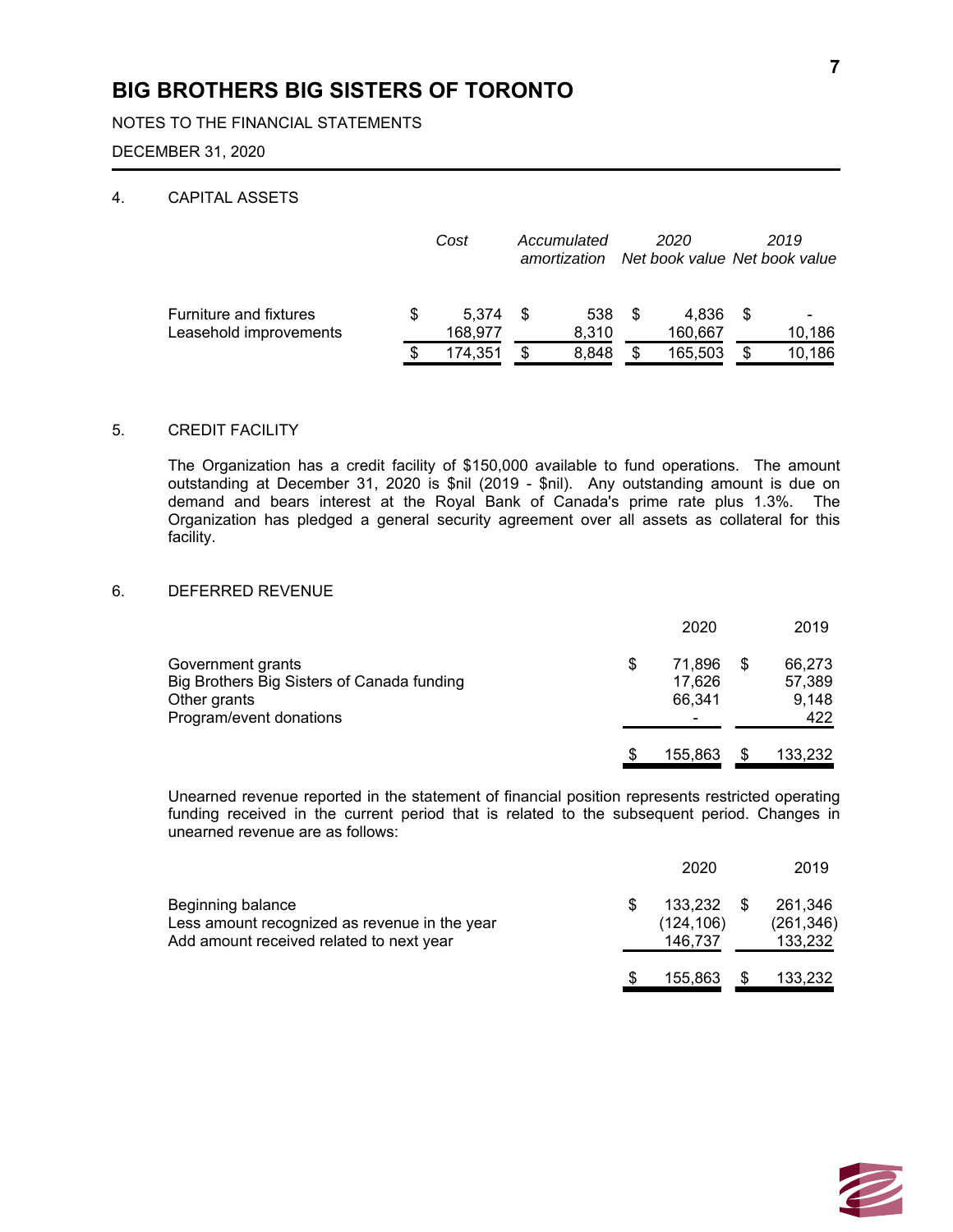NOTES TO THE FINANCIAL STATEMENTS

#### DECEMBER 31, 2020

## 7. LONG-TERM DEBT

On June 4, 2020, the Organization entered into a Lease Extension and Amending Agreement for the lease of office space. In accordance with the terms of the agreement the landlord deferred the payment of \$58,500 of rent. The rent obligation plus \$871 of interest was converted into a 5 year term loan. The loan is unsecured.

|                                                                                                                                                     |          | 2020                                          |
|-----------------------------------------------------------------------------------------------------------------------------------------------------|----------|-----------------------------------------------|
| Loan bearing interest at 5% with monthly blended payments of \$1,120 and<br>maturing August 31, 2025<br>Less current portion<br>Due beyond one year | \$<br>\$ | 55,857<br>10,900<br>44,957                    |
| Principal re-payments for the term of the loan are as follows:                                                                                      |          |                                               |
|                                                                                                                                                     |          | 2020                                          |
| 2021<br>2022<br>2023<br>2024<br>2025                                                                                                                | \$       | 10,900<br>11,457<br>12,043<br>12,659<br>8,798 |
|                                                                                                                                                     |          | 55,857                                        |
| During the year interest expense on the above-noted debt amounted to \$1,838.                                                                       |          |                                               |

## 8. EXTERNALLY RESTRICTED NET ASSETS

|                           | 2020 | 2019               |
|---------------------------|------|--------------------|
| Estate of William Solomon |      | 313,090 \$ 318,850 |

These funds are set up with external commitments and obligations. The funds are not to be used for any other purpose but for their sole purpose as stated below:

The purpose of this fund is to award scholarships to eligible participants of Big Brothers Big Sisters of Toronto programs in pursuing post secondary education. This fund has a principal value of \$250,000 and is not to be encroached upon. The funds have been included in a segregated investment account and form part of the long-term investment balance at December 31, 2020 as these investments are not available for current use beyond the expected scholarship disbursements each year. Interest earned on the investments of the fund are recognized in the fund.



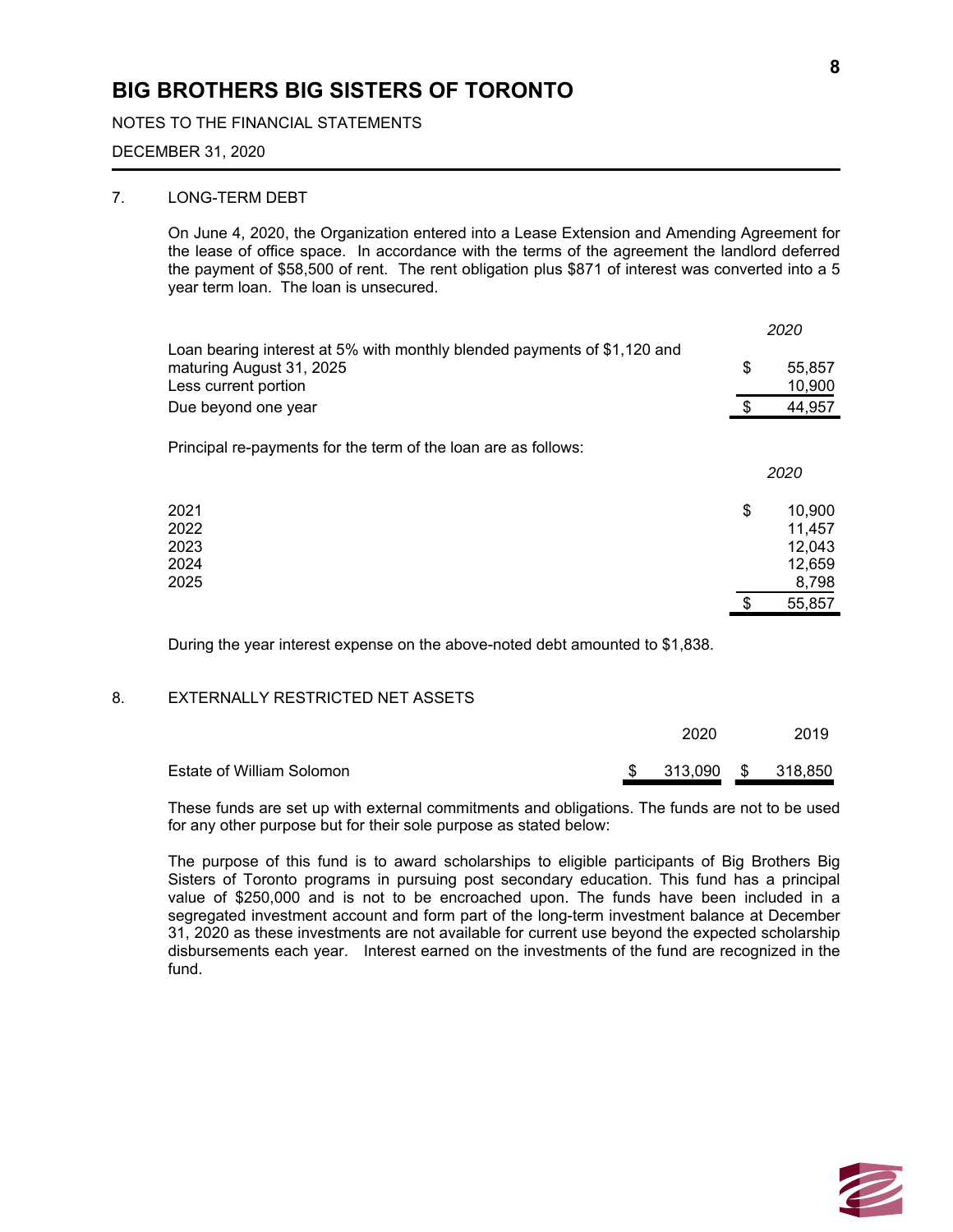## NOTES TO THE FINANCIAL STATEMENTS

#### DECEMBER 31, 2020

## 9. INTERNALLY RESTRICTED NET ASSETS

|              | 2020       | 2019    |
|--------------|------------|---------|
| Reserve Fund | 101,667 \$ | 101,116 |

The purpose of this fund is to allow the Organization to meet its critical expense obligations should it experience deficits, as a result of revenue shortfalls. The intent, over time, is for the Organization to build up funds that allows the Organization to cover 6 months of expenses, if required to do so. The funds have been included in a segregated investment account and form part of the long term investment balance at December 31, 2020. Interest earned on the investments of the fund are recognized in the fund.

Changes to the internally restricted net assets require Board approval.

## 10. SCHEDULE OF FUNDRAISING EVENTS AND ACTIVITIES

|                                                                                                                                      | Receipts                                   |    | <b>Disbursements</b>                                                 | 2020<br>Net Proceeds                                             |   | 2019<br><b>Net Proceeds</b>                              |
|--------------------------------------------------------------------------------------------------------------------------------------|--------------------------------------------|----|----------------------------------------------------------------------|------------------------------------------------------------------|---|----------------------------------------------------------|
| Bowl-for-Kids-Sake<br><b>Big Night Out</b><br>Other Agency events<br>Third Party Fundraising<br>Big and Little events<br>Direct mail | \$<br>110,602<br>2,955<br>18,572<br>25,022 | \$ | 23,836<br>12,190<br>$\overline{\phantom{0}}$<br>٠<br>25,378<br>1,585 | \$<br>86,766<br>(12, 190)<br>2,955<br>18,572<br>(356)<br>(1,585) | S | 228,025<br>449,082<br>13,206<br>127,103<br>16,778<br>385 |
|                                                                                                                                      | \$<br>157,151                              | S  | 62,989                                                               | \$<br>94,162                                                     |   | 834,579                                                  |

Receipts and disbursements do not include the value of donated materials and services.

## 11. GUARANTEES

In the normal course of business, the Organization enters into agreements that meet the definition of a guarantee. The Organization's primary guarantees are as follows:

(a) The Organization has provided indemnities under lease agreements for the use of various operating facilities. Under the terms of these agreements, the Organization agrees to indemnify the counterparties for various items including, but not limited to, all liabilities, loss, suits and damages arising during, on or after the term of the agreement. The maximum amount of any potential future payment cannot be reasonably estimated.

(b) Indemnity has been provided to all directors and/or officers of the Organization for various items including, but not limited to, all costs to settle suits or actions due to association with the Organization, subject to certain restrictions. The Organization has purchased directors' and officers' liability insurance to mitigate the cost of any potential future suits or actions. The term of the indemnification is not explicitly defined, but is limited to the period over which the indemnified party served as a director or officer of the Organization. The maximum amount of any potential future payment cannot be reasonably estimated.

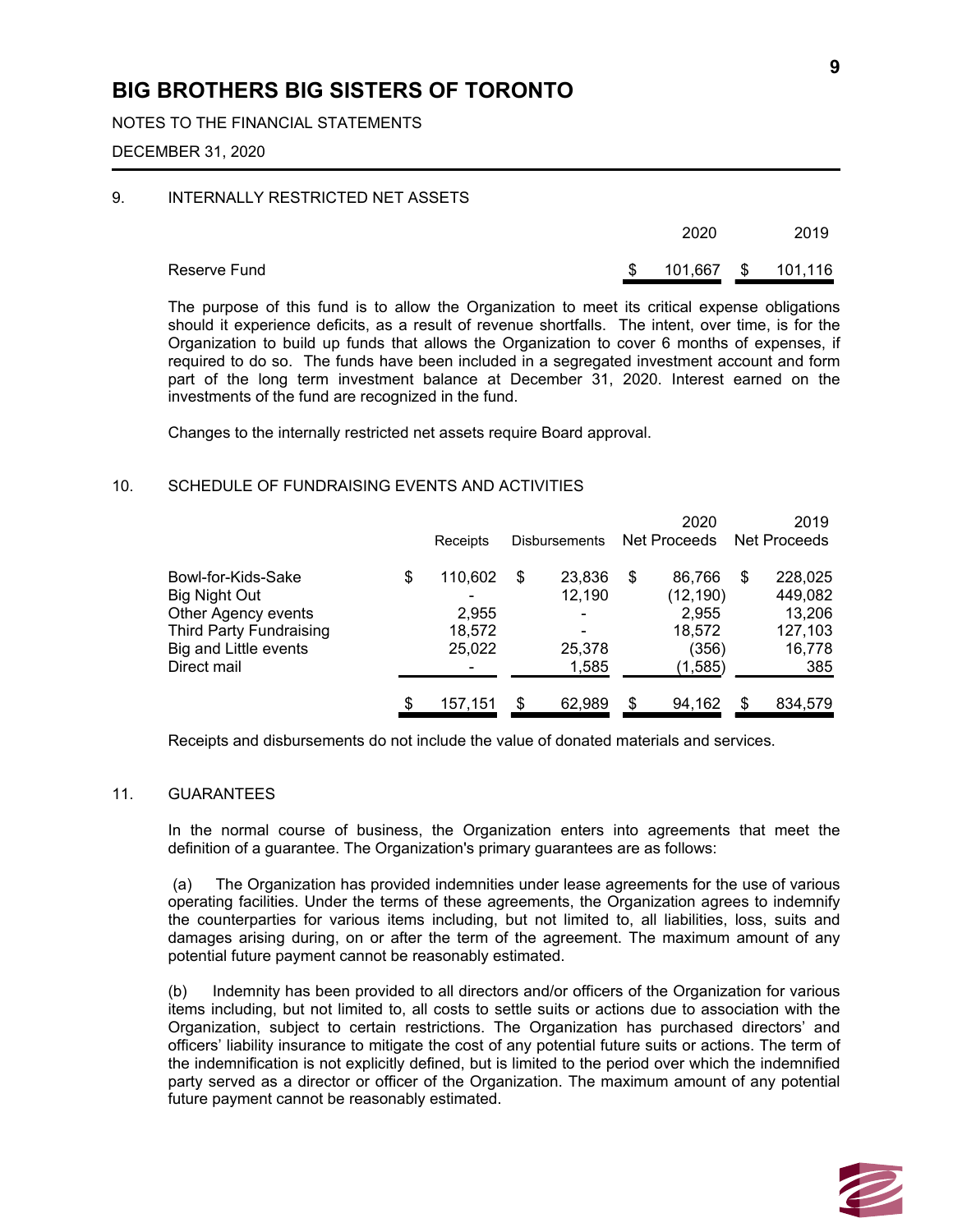NOTES TO THE FINANCIAL STATEMENTS

## DECEMBER 31, 2020

## 11. GUARANTEES, continued

The nature of these indemnification agreements prevents the Organization from making a reasonable estimate of the maximum exposure due to the difficulties in assessing the amount of liability which stems from the unpredictability of future events and the unlimited coverage offered to counterparties. Historically, the Organization has not made any significant payments under such or similar indemnification agreements and therefore no amount has been accrued in the financial statements with respect to these agreements.

### 12. FINANCIAL INSTRUMENTS

The fair values of cash, accounts receivable, and accounts payable approximate their carrying value due to the relatively short periods to maturity of these items.

Financial instrument risk exposure and management

Management has established policies and procedures to manage risks related to financial instruments, with the objective of minimizing any adverse effects on financial performance. A brief description of management's assessments of these risks is as follows:

General objective, policies and processes

The Board and management are responsible for the determination of the Organization's risk management objectives and policies and designing operating processes that ensure the effective implementation of the objectives and policies. In general, the Organization measures and monitors risk through the preparation and review of monthly reports.

It is management's opinion that the Organization is not exposed to any significant foreign currency or credit risk arising from its financial instruments. All of the Organization's cash and investments are held at major Canadian financial institutions.

(a) Interest rate risk

The Organization is exposed to interest rate risk on its fixed rate long-term debt. Fixed rate instruments subject the Organization to risk of changes in fair value.

(b) Liquidity risk

Liquidity risk is defined as the risk that the Organization may not be able to settle or meet its obligations as they become due. The Organization manages its liquidity risk by monitoring its operating requirements. The Organization prepares budget and cash forecasts to ensure it has sufficient funds to fulfill its obligations.